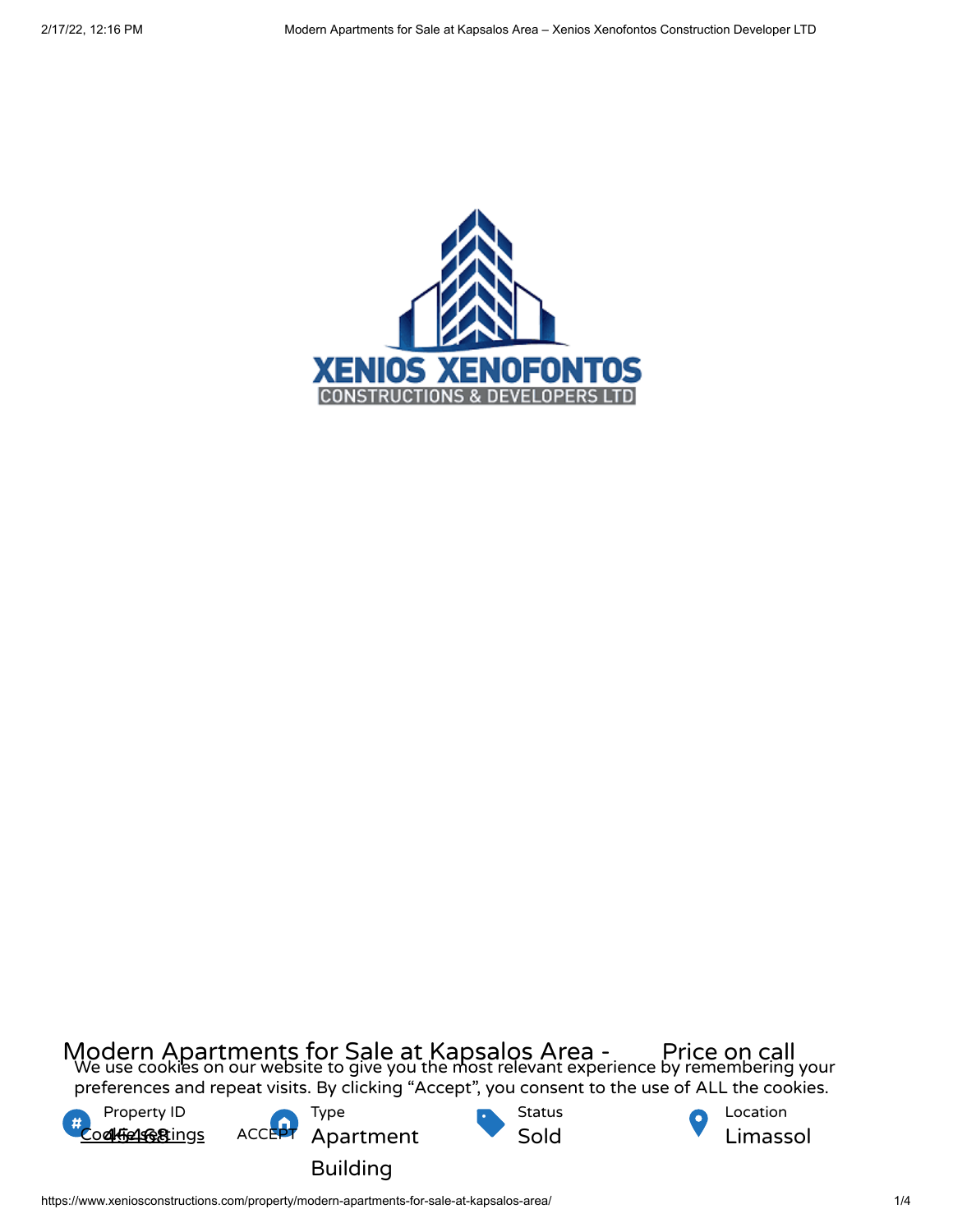

## Description

It comprises two and three bedroom apartments.

It's an ideal investment for a family seeking a permanent residence on the outskirts of town, with easy and fast access to the motorway. The top floor apartments enjoy a splendid view from their large verandas.

The apartments have large rooms, comfortable verandas and located in a very quiet area. In the surrounding area there are all the necessary amenities, parks and schools.

## Energy Class B+

| <b>RESIDENCE NO.</b> | <b>LEVEL</b> | <b>BEDROOMS</b> | <b>BATHROOMS</b> | <b>GUEST W/C</b> | <b>INTERNAL</b> |                   |                    |
|----------------------|--------------|-----------------|------------------|------------------|-----------------|-------------------|--------------------|
|                      |              |                 |                  |                  | <b>AREA M2</b>  | <b>VERANDA M2</b> | <b>COMMON AREA</b> |
| 101                  |              |                 |                  |                  | 82.05           | 18,09             | 6.12               |
| 102                  |              |                 |                  |                  | 111.88          | 24,07             | 8.35               |
| 201                  |              |                 |                  |                  | 82.05           | 18,09             | 6.12               |
| 202                  |              |                 |                  |                  | 111.88          | 24,07             | 8,35               |
| 301                  |              |                 |                  |                  | 82.05           | 18,09             | 6.12               |
| 302                  |              |                 |                  |                  | 111.88          | 24,07             | 8,35               |

## Floor Plans

- Floor

We use cookies on our website to give you the most relevant experience by remembering your preferences and repeat visits. By clicking "Accept", you consent to the use of ALL the cookies.

Cookie settings ACCEPT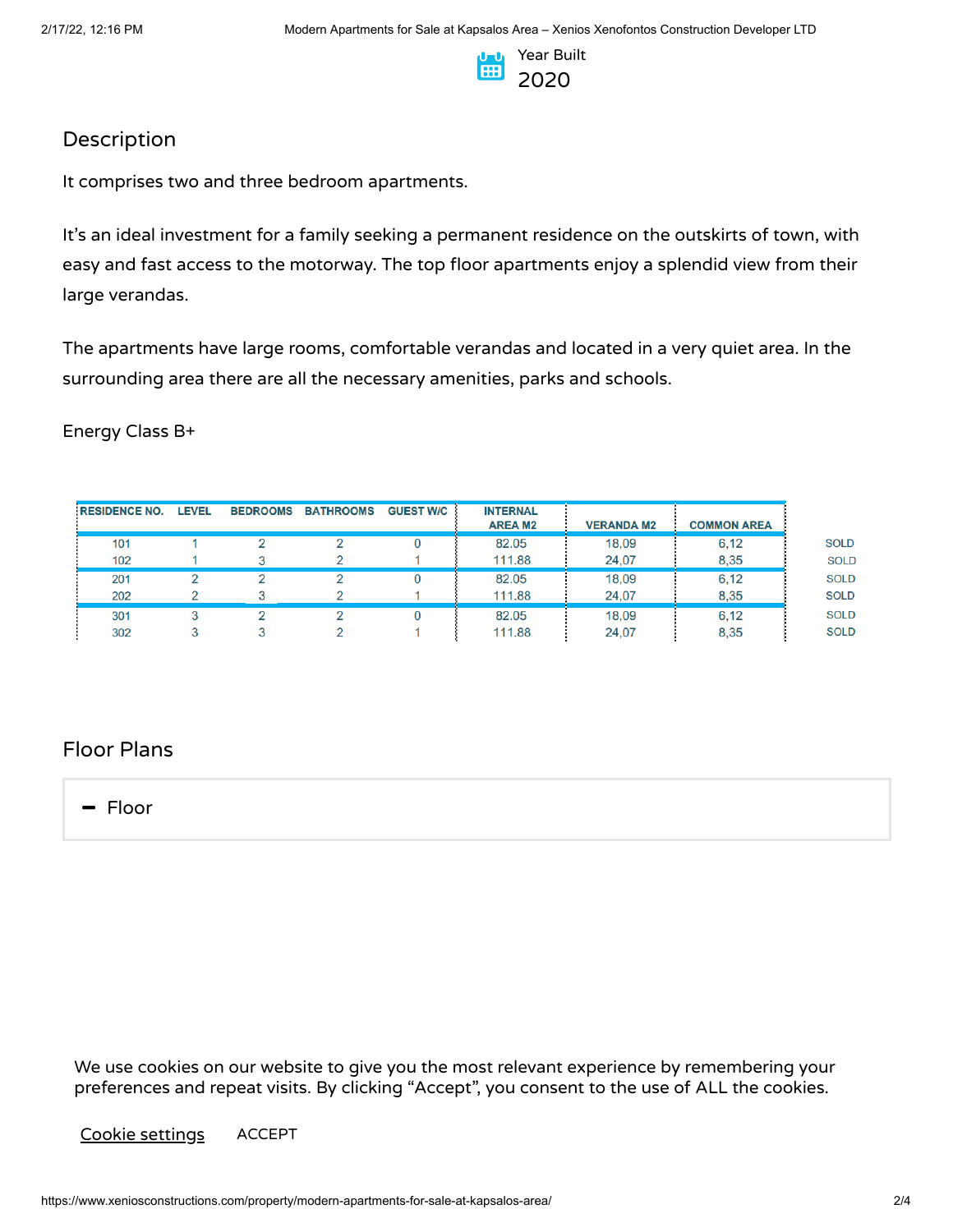

We use cookies on our website to give you the most relevant experience by [remembering](https://www.xeniosconstructions.com/wp-content/uploads/2020/08/TYPICOS-OROFOS.jpg) your preferences and repeat visits. By clicking "Accept", you consent to the use of ALL the cookies.

Cookie settings ACCEPT